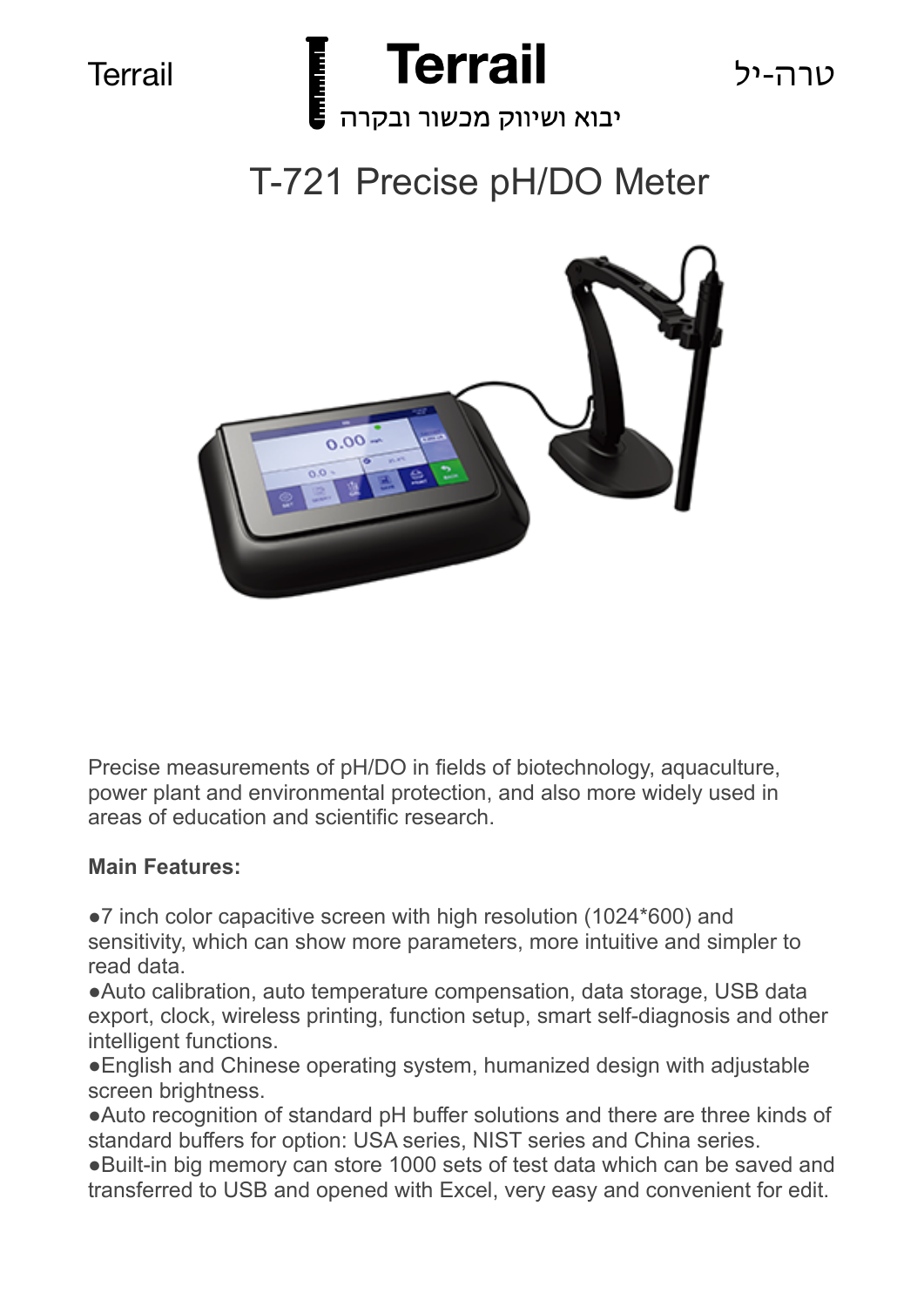●DO mode has functions of ATC, auto salinity compensation and auto pressure compensation.

●New structure polarographic DO electrode can measure temperature, salinity and dissolved oxygen simultaneously, equipped with special DO electrode calibration sleeve, only need 3~5 min for polarization.

●Combined diaphragm cap makes it extremely convenient to replace the sensitive membrane just by screwing the new cap to the electrode.

●DO measurement is polarographic and suggested to be used with our magnetic stirrer or other appropriate models chosen by customers.

●With standard Bluetooth module and support wireless Bluetooth printing to make operations much easier for users. Optional data transmission to PC and cell phone via Bluetooth.

●IP54 dustproof and waterproof housing.

### **Specifications**

| pH                     | Measuring range<br><b>Resolution</b><br>Accuracy<br>Input current<br>Input impedance<br><b>Stability</b><br><b>Temp Compensation</b><br>range                                                                                                  | $(-1.99 \sim 19.99)$ pH<br>$0.1/0.01$ pH<br>$\pm 0.02$ pH<br>$≤1×10-12 A$<br>$\geq 1 \times 10^{12} \Omega$<br>±0.01pH/3h<br>$(0 \sim 100)$ °C (auto or manual)                                                                                                                                                                                                     |
|------------------------|------------------------------------------------------------------------------------------------------------------------------------------------------------------------------------------------------------------------------------------------|---------------------------------------------------------------------------------------------------------------------------------------------------------------------------------------------------------------------------------------------------------------------------------------------------------------------------------------------------------------------|
| mV                     | Measuring range(mV/<br>ORP/EH)<br><b>Resolution</b><br>Accuracy                                                                                                                                                                                | $-1999.9$ mV ~ 0 ~ 1999.9mV<br>1mV<br>$±0.1\%$ FS                                                                                                                                                                                                                                                                                                                   |
| <b>DO</b>              | <b>Measuring range</b><br><b>Resolution</b><br>Accuracy<br>Response time<br><b>Residual current</b><br>Temp compensation<br>range<br>Salinity compensation<br>range<br>Air pressure<br>compensation<br>Automatic calibration<br>Electrode type | $(0 \sim 20.00)$ mg/L(ppm) $(0 \sim 200.0)\%$<br>0.1/0.01 mg/L(ppm) 1/0.1%<br>Electrode: ±0.10 mg/L, Instrument:<br>$\pm 0.40$ mg/L<br>≤30 s (25 $°C$ , 90% response)<br>$\leq 0.1$ mg/L<br>$(0 \sim 100)$ °C (automatic)<br>$(0 \sim 45)$ ppt (automatic)<br>$(80 \sim 105)$ kPa (automatic)<br>Air saturated by water, water<br>saturated by air<br>Polarographic |
| <b>Temperatur</b><br>e | <b>Measuring range</b><br><b>Resolution</b><br>Accuracy                                                                                                                                                                                        | $-10^{\circ}$ C~ 110 $^{\circ}$ C<br>$0.1^{\circ}$ C<br>5~ 60°C: ±0.4°C Others: ±0.8°C                                                                                                                                                                                                                                                                              |